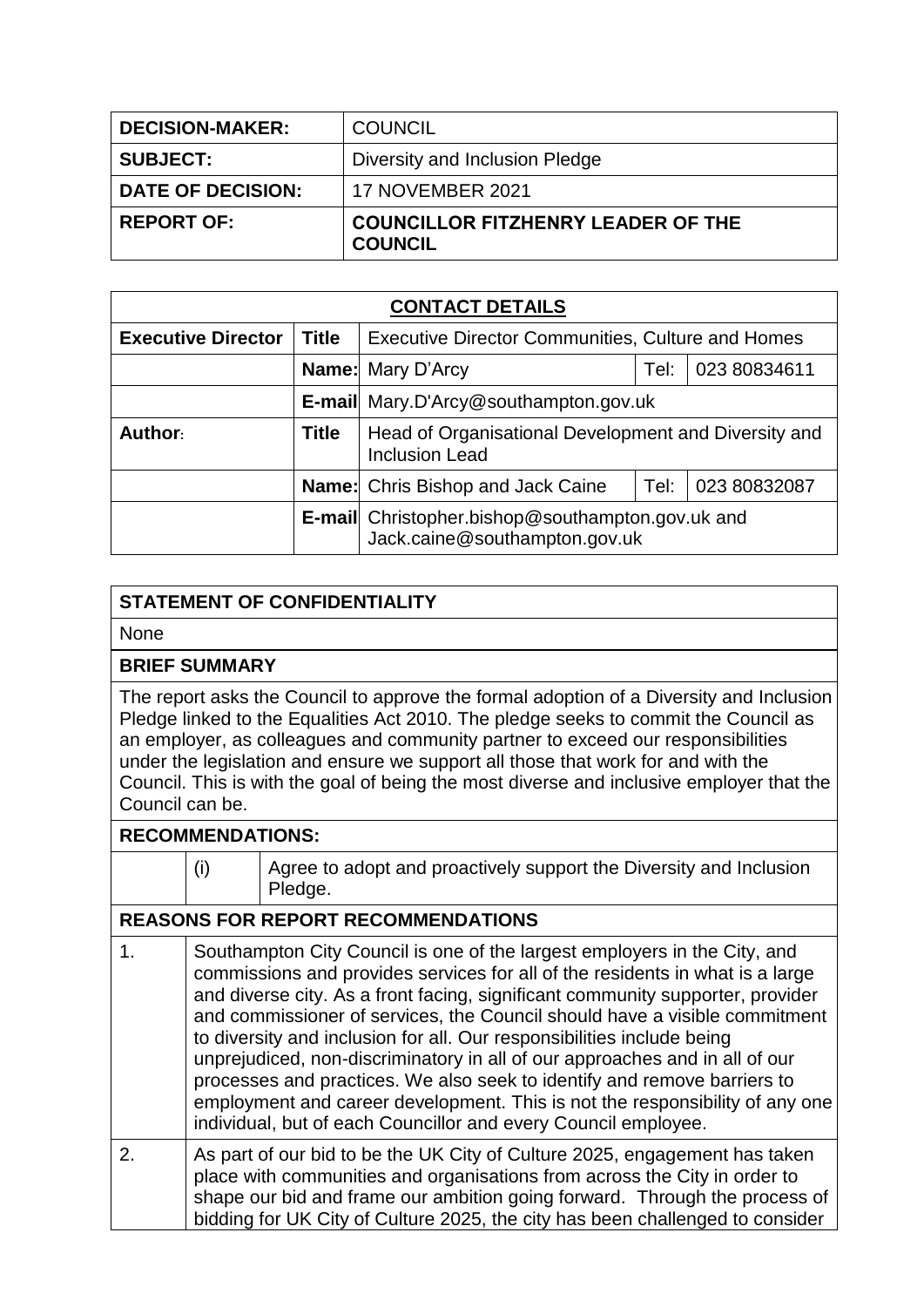|    | how to improve inclusion so that all members of our society (particularly those<br>from seldom heard communities) feel represented, engaged, and have the<br>same opportunities as any other resident. This includes ensuring we fully<br>reflect the community that we serve.                                                                                                                                                                                                                                                                                                                                                                                                         |
|----|----------------------------------------------------------------------------------------------------------------------------------------------------------------------------------------------------------------------------------------------------------------------------------------------------------------------------------------------------------------------------------------------------------------------------------------------------------------------------------------------------------------------------------------------------------------------------------------------------------------------------------------------------------------------------------------|
| 3. | Levelling up across our city is part of the journey that we are on, to enable<br>and support communities and people to access and make the most of<br>opportunity for personal growth and to thrive, whatever their background.<br>The Council is working closely with key strategic partners such as our<br>Universities, Hampshire Constabulary, health partners, businesses, creative<br>and cultural partners and the community and voluntary sector, supported by<br>the City of Culture bid team, to ensure there is also a city wide conversation<br>and approach to diversity and inclusion that will ensure we create the<br>foundations for levelling up, for years to come. |
| 4. | The Council has also begun its' journey towards becoming a child friendly<br>city, that has a focus on diversity, inclusivity, and accessibility. This will<br>incorporate involving children in democratic processes, and engaging them<br>in the design and delivery of policy, strategy, and services.                                                                                                                                                                                                                                                                                                                                                                              |
| 5. | The Diversity and Inclusion Pledge and associated actions are a way of<br>demonstrating the Council's commitment to equality, diversity, and inclusion.                                                                                                                                                                                                                                                                                                                                                                                                                                                                                                                                |
|    | ALTERNATIVE OPTIONS CONSIDERED AND REJECTED                                                                                                                                                                                                                                                                                                                                                                                                                                                                                                                                                                                                                                            |
| 6. | To not adopt a pledge. The Council is legally bound to observe the Equalities<br>Act 2010 however the pledge provides commitments over and above the Act<br>demonstrating the Council's commitment to Equalities in all of its functions,<br>services and activities.                                                                                                                                                                                                                                                                                                                                                                                                                  |
|    |                                                                                                                                                                                                                                                                                                                                                                                                                                                                                                                                                                                                                                                                                        |
|    | <b>DETAIL (Including consultation carried out)</b>                                                                                                                                                                                                                                                                                                                                                                                                                                                                                                                                                                                                                                     |
| 7. | Southampton City Council is one of the largest employers in the city, is an<br>anchor institution and provider of services to all residents. Yet in many ways,<br>the Council is not visibly representative of the communities that we serve and<br>internally, senior leaders received feedback in the wake of the Black Lives<br>Matter movement and the impact of COVID 19, that the organisation needed<br>to focus more attention on being a truly inclusive employer, if it was to have<br>credibility as a leader within a truly inclusive system across the city of<br>Southampton.                                                                                            |
| 8. | The value of diversity as well as the challenges that face some of our<br>communities have been strong themes during the City of Culture consultation.<br>A focus on diversity, inclusion and reducing the inequalities that arise from<br>structural and institutional norms, both within and out with the Council, is<br>therefore a key levelling up ambition for the Council and will be enhanced and<br>supported by our bid to be the UK City of Culture in 2025.                                                                                                                                                                                                                |
| 9. | The Council appointed a temporary Diversity and Inclusion Lead within the<br>Human Resources and Organisational Development service in March 2021. A<br>key focus of this role is to develop our Diversity and Inclusion Pledge and<br>articulate associated actions.                                                                                                                                                                                                                                                                                                                                                                                                                  |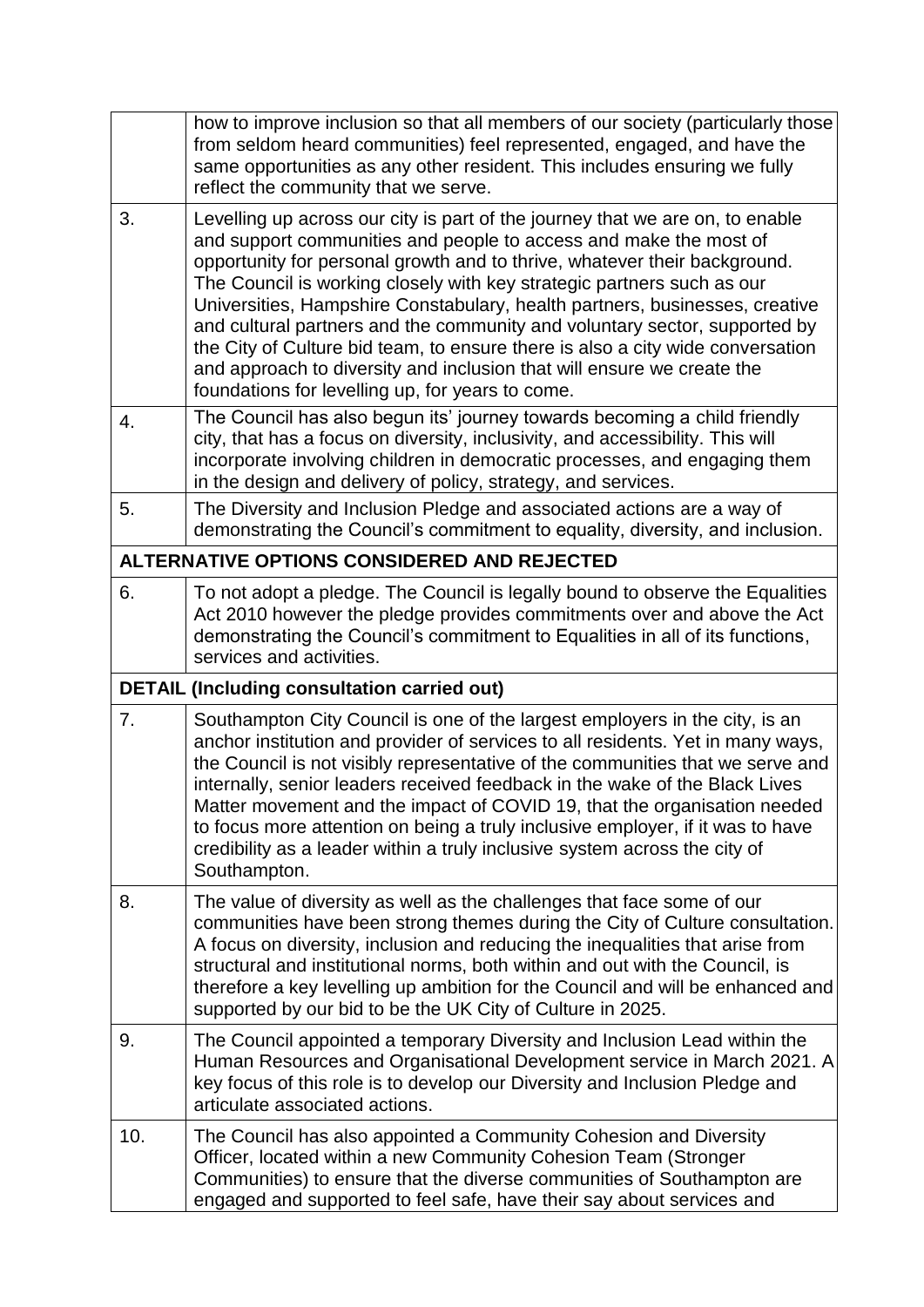|                                                       | issues that affect them, and so that their views and perspectives inform<br>decision making and service delivery.                                                                                                                                                                                                                                                                                                          |  |  |  |
|-------------------------------------------------------|----------------------------------------------------------------------------------------------------------------------------------------------------------------------------------------------------------------------------------------------------------------------------------------------------------------------------------------------------------------------------------------------------------------------------|--|--|--|
| 11.                                                   | The Diversity and Inclusion Lead has set up a series of colleague networks<br>around the protected characteristics set out in the Equalities Act 2010, initially<br>focusing on gender, ethnicity, and sexual orientation:                                                                                                                                                                                                 |  |  |  |
|                                                       | Women in the Workplace<br>$\bullet$                                                                                                                                                                                                                                                                                                                                                                                        |  |  |  |
|                                                       | Beauty in Diversity and Ethnicity (BIDE) and<br>LGBTQ+.                                                                                                                                                                                                                                                                                                                                                                    |  |  |  |
|                                                       | Other colleague networks are being formed too, such as for disability, carers,<br>mental health, and young people; with further engagement taking place with<br>the aim of forming other groups too.                                                                                                                                                                                                                       |  |  |  |
| 12.                                                   | Each of these networks have been consulted on the content of the Diversity<br>and Inclusion pledge and are helping to prioritise actions suggested by over<br>100 employees who participated in diversity and inclusion engagement events<br>held in early 2021. These actions will be aligned to the pledge and will<br>demonstrate the commitment to it, both in the short and longer term.                              |  |  |  |
| 13.                                                   | A number of partners across the City have also been consulted by the<br>Diversity and Inclusion Lead as part of the system wide approach that we are<br>supporting: Southampton Football Club, Carnival, Southampton Pride,<br>Southampton Solent University, Southampton University, and Balfour Beatty.                                                                                                                  |  |  |  |
| 14.                                                   | It was unanimously agreed by the employee networks that proactive language<br>should be used within the pledge; it should not penalise colleagues for any<br>negative behaviour, but rather it should encourage best practice. The pledge<br>(see Appendix A) therefore uses progressive, productive language and<br>ensures a focus on what can be done, rather than what cannot.                                         |  |  |  |
|                                                       | <b>RESOURCE IMPLICATIONS</b>                                                                                                                                                                                                                                                                                                                                                                                               |  |  |  |
|                                                       | <b>Capital/Revenue</b>                                                                                                                                                                                                                                                                                                                                                                                                     |  |  |  |
| 15.                                                   | Having the temporary internal Diversity and Inclusion Lead has enabled the<br>setting up of employee networks, participation in Southampton Pride, creation<br>of the draft pledge, and other related actions. Funding is already in place for<br>this post until 31 March 2022. Between now and March 2022, the Diversity<br>and Inclusion Lead will continue to develop the action plan that will support<br>the pledge. |  |  |  |
|                                                       | The implementation and delivery of the action plan will be included in a<br>revised Organisational Development (OD) Strategy and plan that will be put<br>forward for agreement in 2022.                                                                                                                                                                                                                                   |  |  |  |
|                                                       | <b>Property/Other</b>                                                                                                                                                                                                                                                                                                                                                                                                      |  |  |  |
| 16.                                                   | There are no known property or other implications.                                                                                                                                                                                                                                                                                                                                                                         |  |  |  |
| <b>LEGAL IMPLICATIONS</b>                             |                                                                                                                                                                                                                                                                                                                                                                                                                            |  |  |  |
| Statutory power to undertake proposals in the report: |                                                                                                                                                                                                                                                                                                                                                                                                                            |  |  |  |
| 17.                                                   | S.149 Equalities Act 2010 (the Public Sector Equalities Duty or 'PSED')<br>requires public bodies to eliminate discrimination, harassment and<br>victimisation, advance equality of opportunity between persons having<br>protected characteristics and those who have not and foster good relations<br>between those having protected characteristics and those who have not. The                                         |  |  |  |